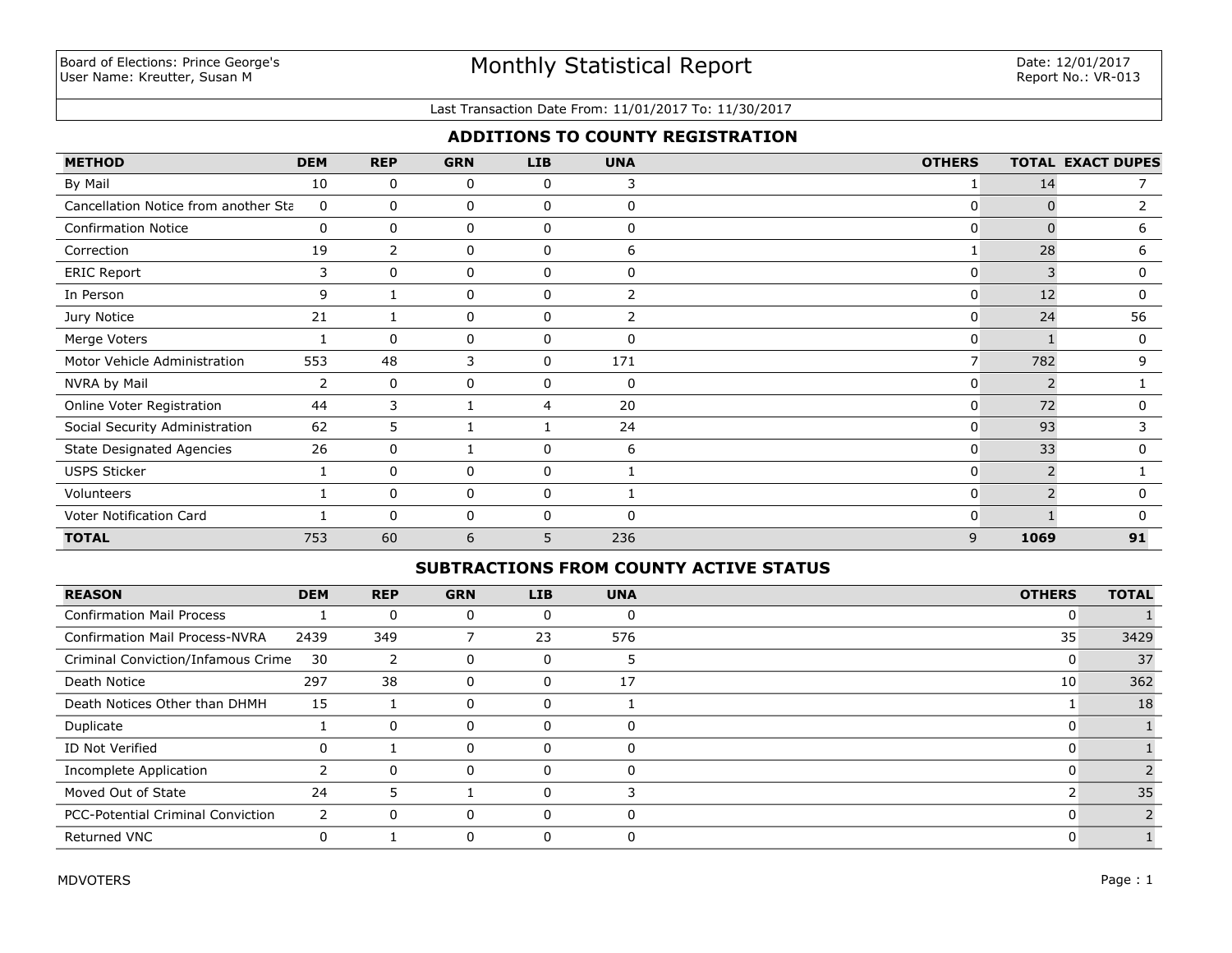| Board of Elections: Prince George's<br>User Name: Kreutter, Susan M |        | <b>Monthly Statistical Report</b> |    |    |     |                                                       | Date: 12/01/2017<br>Report No.: VR-013 |        |
|---------------------------------------------------------------------|--------|-----------------------------------|----|----|-----|-------------------------------------------------------|----------------------------------------|--------|
|                                                                     |        |                                   |    |    |     | Last Transaction Date From: 11/01/2017 To: 11/30/2017 |                                        |        |
| Voter Request                                                       |        |                                   |    |    |     |                                                       |                                        |        |
| Duplicate/Merged                                                    |        |                                   |    |    |     |                                                       |                                        |        |
| County Transfer Out                                                 | $-431$ | $-53$                             | -2 | -3 | -80 |                                                       | $\sim$ $\lambda$                       | $-576$ |
| <b>TOTAL</b>                                                        | 3246   | 452                               | 10 | 26 | 684 |                                                       | 55                                     | 4473   |

## **AFFILIATION CHANGES**

| <b>CHANGE</b> | <b>DEM</b> | <b>REP</b>          | <b>GRN</b> | <b>LIB</b> | <b>UNA</b> | <b>OTHERS</b> | <b>TOTAL</b>            |
|---------------|------------|---------------------|------------|------------|------------|---------------|-------------------------|
| From          | 111        | $\sim$<br><u>JJ</u> |            |            | 48         | 15<br>ᅩ       | 712<br>ل 1 ے            |
| To            |            | $\sim$<br>34        |            |            | 103        |               | $\sim$ $\sim$<br>ں ہے ک |
| <b>TOTAL</b>  | -44        |                     |            |            | 55         | $-10$         | $\mathbf{O}$            |

## **CURRENT ACTIVE REGISTRATION**

| <b>ACTIVITY</b>              | <b>DEM</b> | <b>REP</b> | <b>GRN</b> | <b>LIB</b> | <b>UNA</b> | <b>OTHERS</b> | <b>TOTAL</b>   |
|------------------------------|------------|------------|------------|------------|------------|---------------|----------------|
| <b>BEGINNING OF REPORT</b>   | 454211     | 41674      | 1030       | 1585       | 66322      | 11660         | 576482         |
| ADDITIONS $(+)$              | 753        | 60         | 6          |            | 236        | 9             | 1069           |
| REINSTATED (+)               | 36         |            |            | 0          | 8          |               | 46             |
| CANCELLED (-)                | $-356$     | $-48$      | $-1$       | 0          | $-27$      | $-12$         | $-444$         |
| COUNTY TRANSFER OUT (-)      | $-431$     | $-53$      | -2         | $-3$       | $-80$      | $-7$          | $-576$         |
| AFFILIATION CHANGES (+ OR -) | $-44$      |            |            | $-3$       | 55         | $-10$         | $\overline{0}$ |
| * INACTIVATED (-)            | $-2455$    | $-350$     | $-7$       | $-23$      | $-577$     | $-36$         | $-3448$        |
| $*$ REACTIVATED $(+)$        | 69         | 8          |            | 0          | 11         |               | 90             |
| <b>END OF REPORT TOTALS</b>  | 451783     | 41294      | 1027       | 1561       | 65948      | 11606         | 573219         |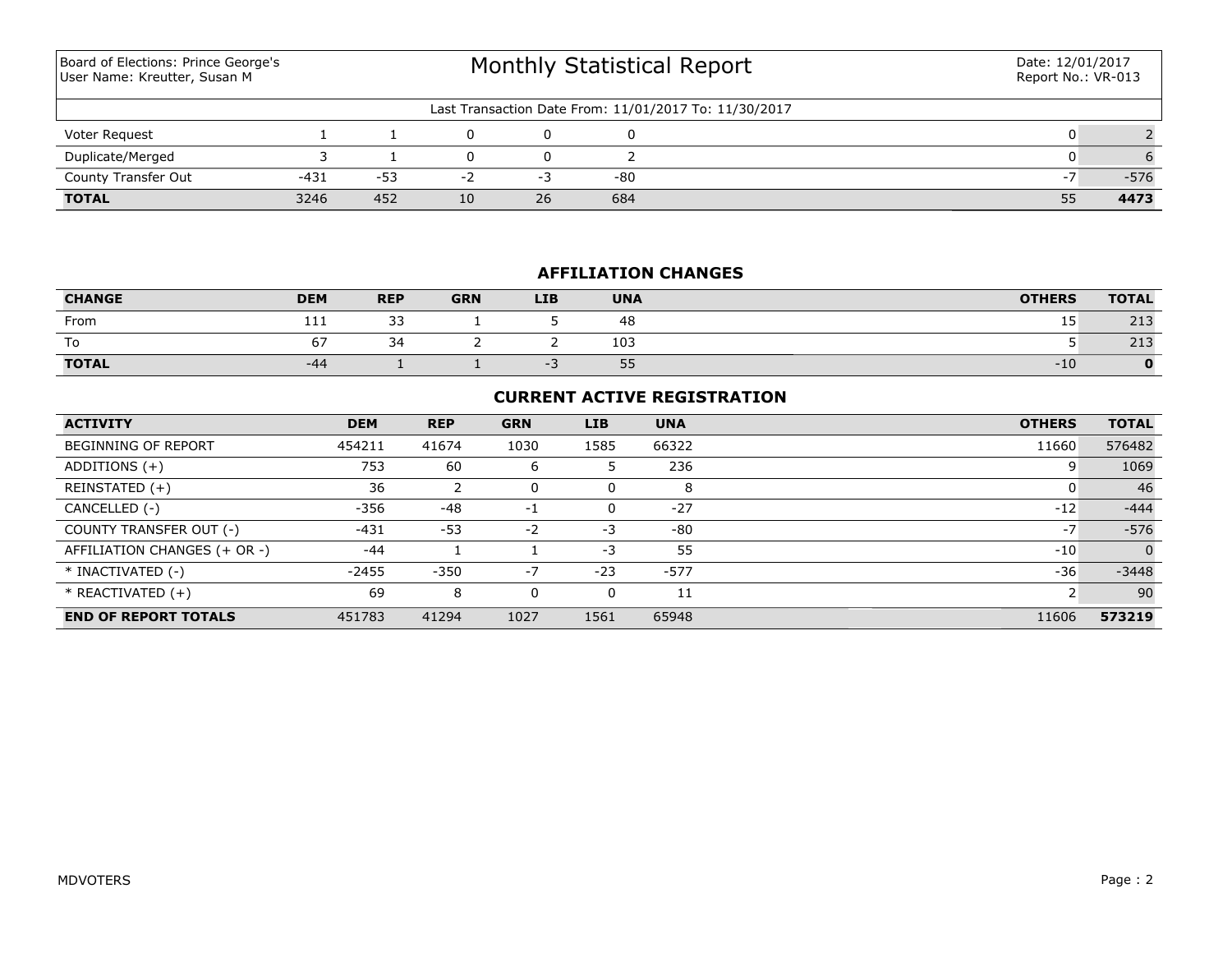#### Last Transaction Date From: 11/01/2017 To: 11/30/2017

#### **INACTIVE REGISTRATION**

#### **SUBTRACTIONS FROM COUNTY INACTIVE STATUS**

| <b>REASON</b>                      | <b>DEM</b> | <b>REP</b> | <b>GRN</b> | <b>LIB</b>   | <b>UNA</b>   | <b>OTHERS</b> | <b>TOTAL</b>     |
|------------------------------------|------------|------------|------------|--------------|--------------|---------------|------------------|
| <b>Confirmation Notice</b>         | 12         | 3          | 0          | 0            | 1            | 0             | 16               |
| Correction                         | 15         | 1          | 0          | 0            | 1            | 1             | 18               |
| Criminal Conviction/Infamous Crime | 4          | 0          | 0          | 0            | 1            | 0             | 5                |
| Death Notice                       | 7          |            | 0          | 0            | 0            | 0             | 8                |
| <b>ERIC Report</b>                 | 0          | 0          | 0          | 0            | $\mathbf{1}$ | 0             |                  |
| ID Not Verified                    |            | 0          | 0          | 0            | 0            | 0             |                  |
| Motor Vehicle Administration       | 38         | 3          | 0          | 0            | 0            | 0             | 41               |
| Moved Out of State                 | 85         | 15         | 1          | 0            | 18           | 4             | 123              |
| NVRA by Mail                       |            | 0          | 0          | 0            | $\mathbf 0$  | 0             | $\mathbf{1}$     |
| Online Voter Registration          | 4          | 0          | 0          | 0            | 2            | 0             | $\boldsymbol{6}$ |
| <b>State Designated Agencies</b>   | 3          |            | 0          | 0            | 1            | 0             | 5                |
| <b>USPS Sticker</b>                |            | 0          | 0          | 0            | $\mathbf 0$  | 0             | $\mathbf{1}$     |
| Volunteer                          |            | 0          | 0          | 0            | 0            | 0             |                  |
| Duplicate/Merged                   | $\Omega$   | 0          | 0          | 0            | $\mathbf 0$  | 0             | $\overline{0}$   |
| County Transfer Out                | $-18$      | $-3$       | 0          | $-1$         | -4           | 0             | $-26$            |
| <b>TOTAL</b>                       | 190        | 27         |            | $\mathbf{1}$ | 29           | 5             | 253              |

#### **CURRENT INACTIVE REGISTRATION**

| <b>ACTIVITY</b>              | <b>DEM</b> | <b>REP</b> | <b>GRN</b> | <b>LIB</b> | <b>UNA</b> | <b>OTHERS</b> | <b>TOTAL</b> |
|------------------------------|------------|------------|------------|------------|------------|---------------|--------------|
| BEGINNING OF REPORT          | 29311      | 3039       | 83         | 142        | 5605       | 898           | 39078        |
| $*$ INACTIVATED $(+)$        | 2455       | 350        |            | 23         | 577        | 36            | 3448         |
| *REACTIVATED (-)             | $-75$      | -8         |            |            | -6         | -1            | $-90$        |
| COUNTY TRANSFER OUT (-)      | $-18$      | $-3$       |            | -1         | $-4$       |               | $-26$        |
| AFFILIATION CHANGES (+ OR -) |            | 0          |            |            | 0          |               |              |
| CANCELLED FROM INACTIVE (-)  | $-192$     | $-29$      | - 1        |            | $-29$      | -5            | $-256$       |
| PENDING FROM INACTIVE (-)    | ÷,         | 0          |            |            | 0          |               | $-1$         |
| <b>TOTAL INACTIVE</b>        | 31480      | 3349       | 89         | 164        | 6143       | 928           | 42153        |

## **TOTAL REGISTRATION RECORDS**